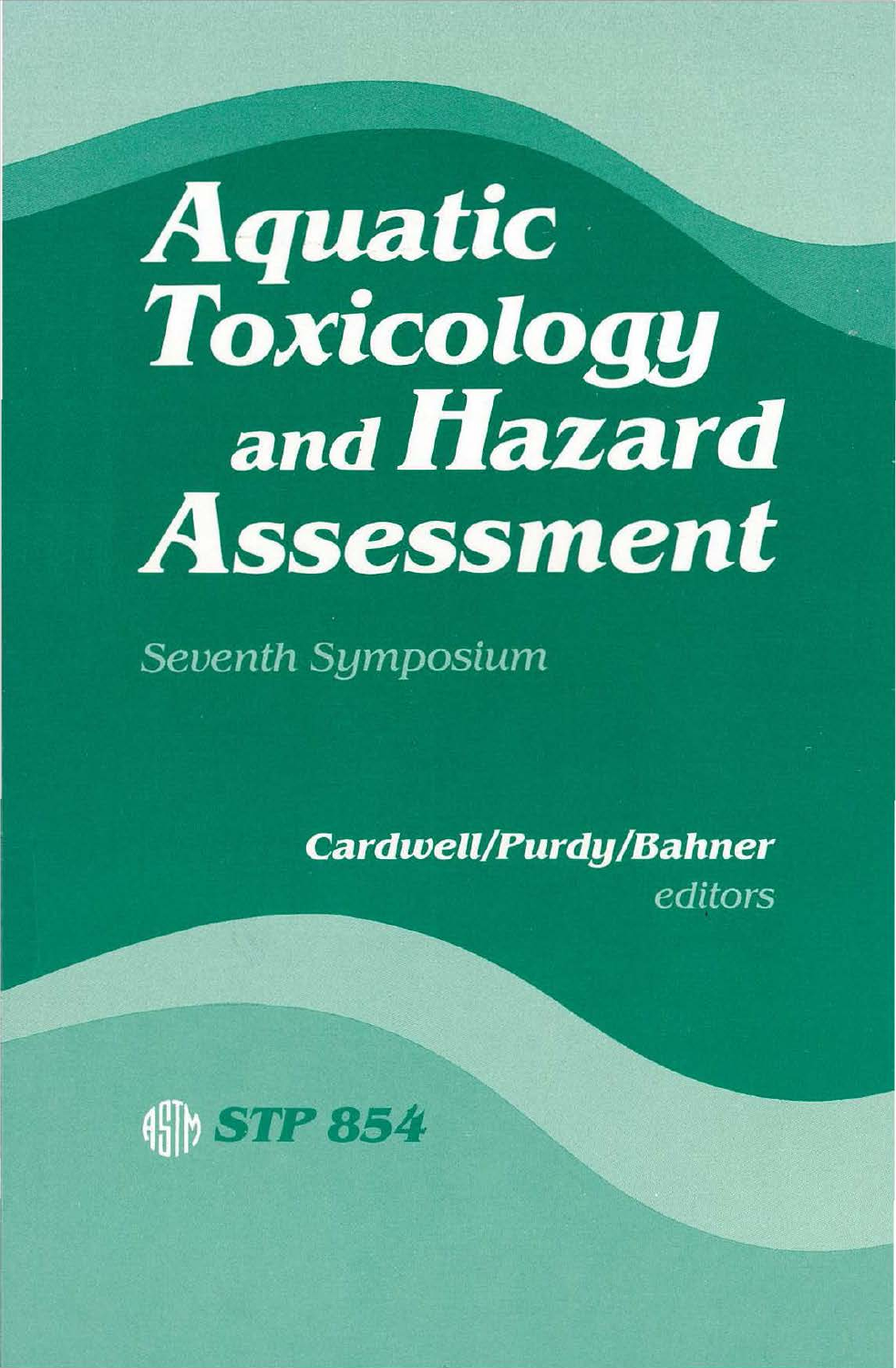## **This document is copyrighted material.**

Alaska Resources Library and Information Services (ARLIS) is providing this excerpt in an attempt to identify and post all documents from the Susitna Hydroelectric Project.

This book is identified as APA no. 2722 in the Susitna Hydroelectric Project Document Index (1988), compiled by the Alaska Power Authority.

It is unable to be posted online in its entirety. Selected pages are displayed here to identify the published work.

The book is available at call number QH545.W3S95 1983 7th in the ARLIS Susitna collection.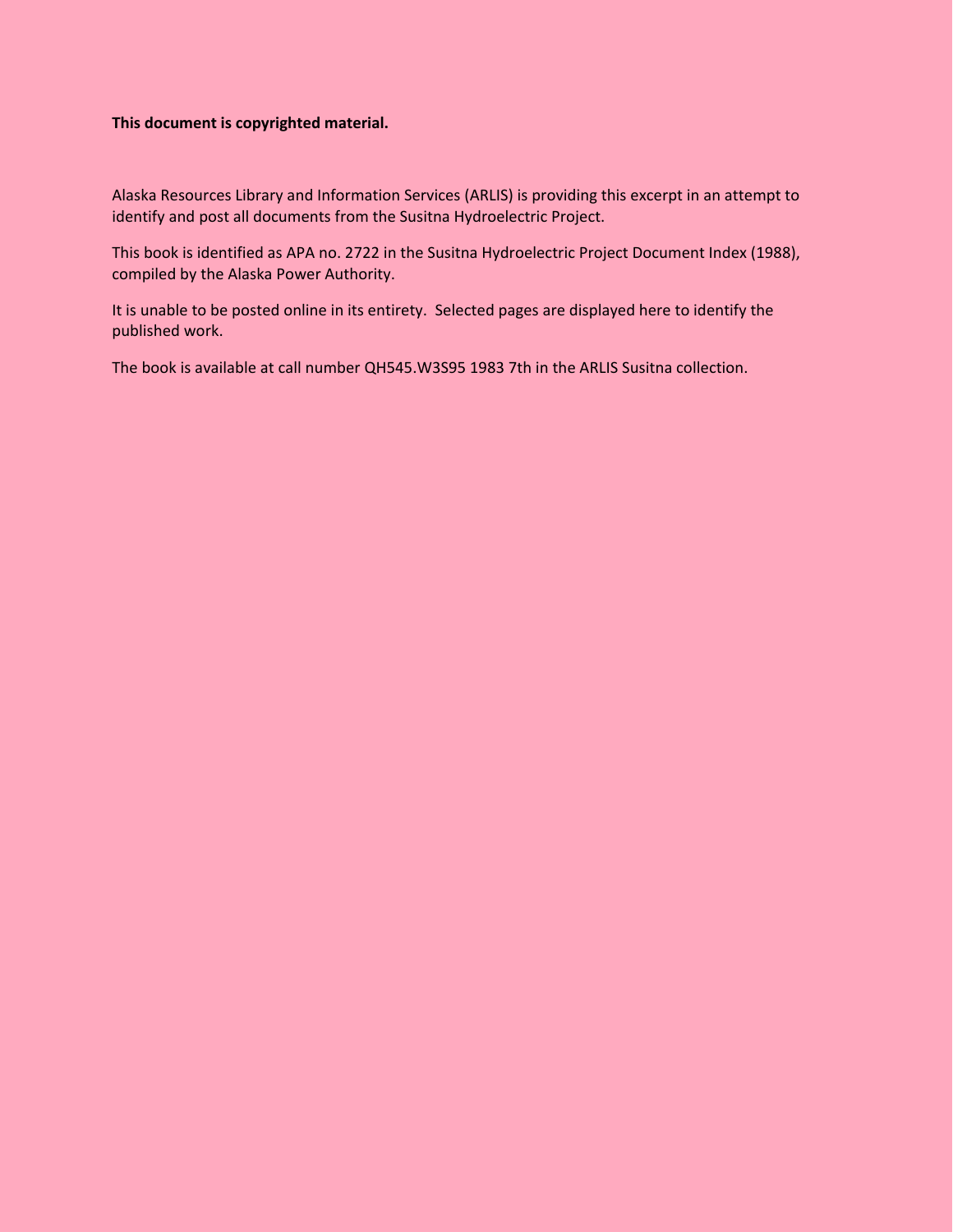## **AQUATIC TOXICOLOGY AND HAZARD ASSESSMENT: SEVENTH SYMPOSIUM**

A symposium sponsored by ASTM Committee E-47 on Biological Effects and Environmental Fate Milwaukee, Wise., 17-19 April 1983

ASTM SPECIAL TECHNICAL PUBLICATION 854 Rick D. Cardwell, Envirosphere Company, Rich Purdy, 3M Company, and Rita Comotto Bahner, Association of Official Analytical Chemists, editors

ASTM Publication Code Number (PCN) 04-854000-16

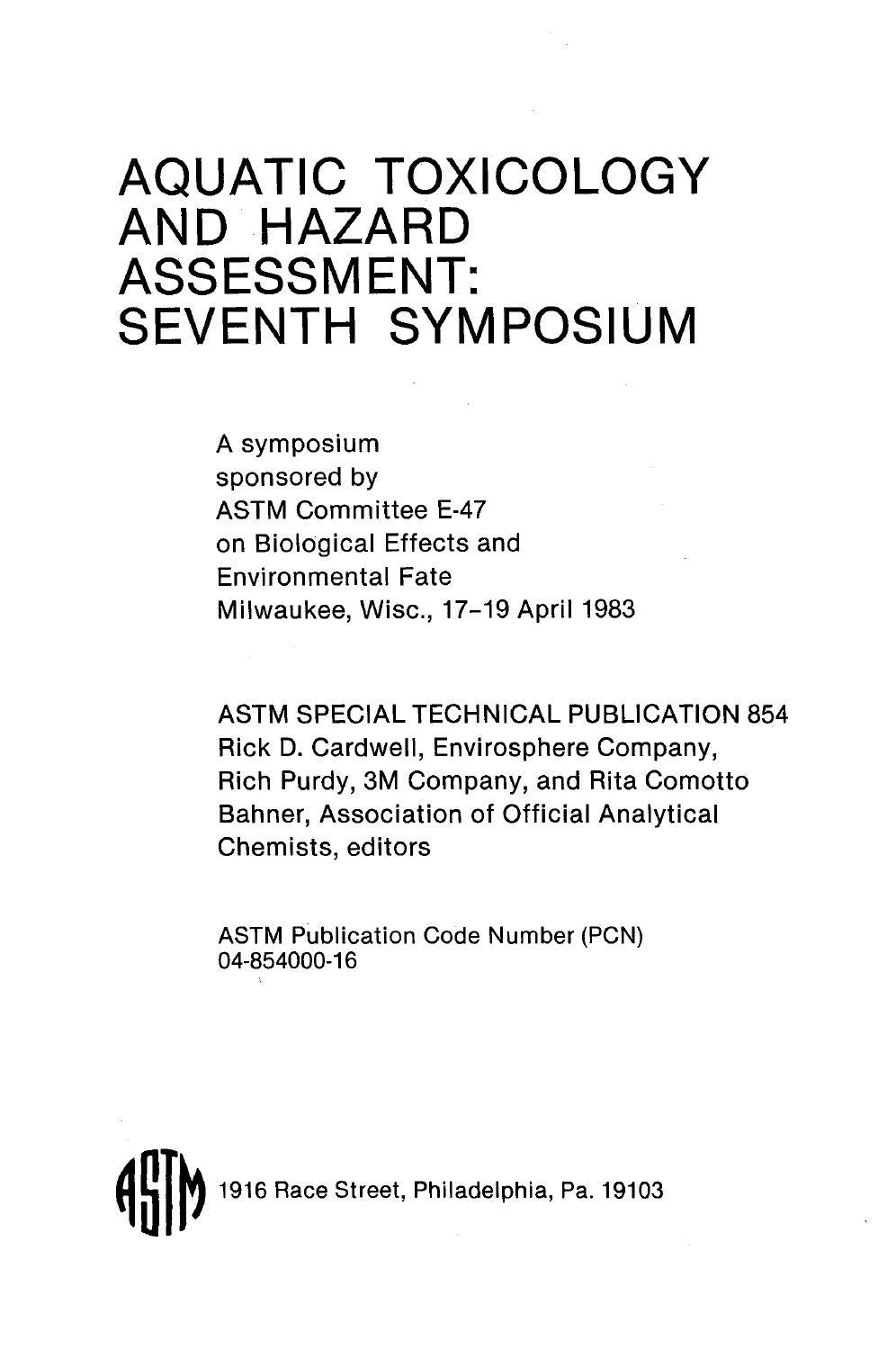## **Contents**

| Introduction                                                                                                                                                 | $\mathbf{1}$ |
|--------------------------------------------------------------------------------------------------------------------------------------------------------------|--------------|
| METHODS DEVELOPMENT, REFINEMENT, AND EVALUATION                                                                                                              |              |
| <b>Evaluation of Filamentous Algae as Biomonitors of Metal</b><br>Accumulation in Softwater Lakes: A Multivariate Approach-<br>R. C. BAILEY AND P. M. STOKES | 5            |
| Discussion                                                                                                                                                   | 25           |
| Cyanophage Assay as a New Concept in the Study of Environmental<br>Toxicity-M. P. KRAUS                                                                      | 27           |
| Diets for Ceriodaphnia reticulata Life-Cycle Tests-T. J. NORBERG<br>AND D. I. MOUNT                                                                          | 42           |
| Effect of Diet on the Sensitivity of Daphnia magna to Linear<br>Alkylbenzene Sulfonate-M. J. TAYLOR                                                          | 53           |
| A Study of the Reliability of Daphnia Acute Toxicity Tests-<br>P. A. LEWIS AND C. I. WEBER                                                                   | 73           |
| Short-Cut Chronic Toxicity Estimates Using Daphnia magna-                                                                                                    |              |
| W. J. ADAMS AND B. B. HEIDOLPH                                                                                                                               | 87           |
| Discussion                                                                                                                                                   | 102          |
| A New Aquatic Bioassay Technique Using Wyeomyia smithii, the<br>Pitcher-Plant Mosquito-DANIEL STRICKMAN                                                      | 104          |
| <b>Effects of Small Fish Predation on Microcosm Community</b>                                                                                                |              |
| Bioassays-M. C. HARRASS AND F. B. TAUB                                                                                                                       | 117          |
| Factors Affecting Growth and Survival of the Asiatic Clam, Corbicula<br>sp., under Controlled Laboratory Conditions-D. D. DAUBLE,                            |              |
| D. S. DALY, AND C. S. ABERNETHY                                                                                                                              | 134          |
| Discussion                                                                                                                                                   | 143          |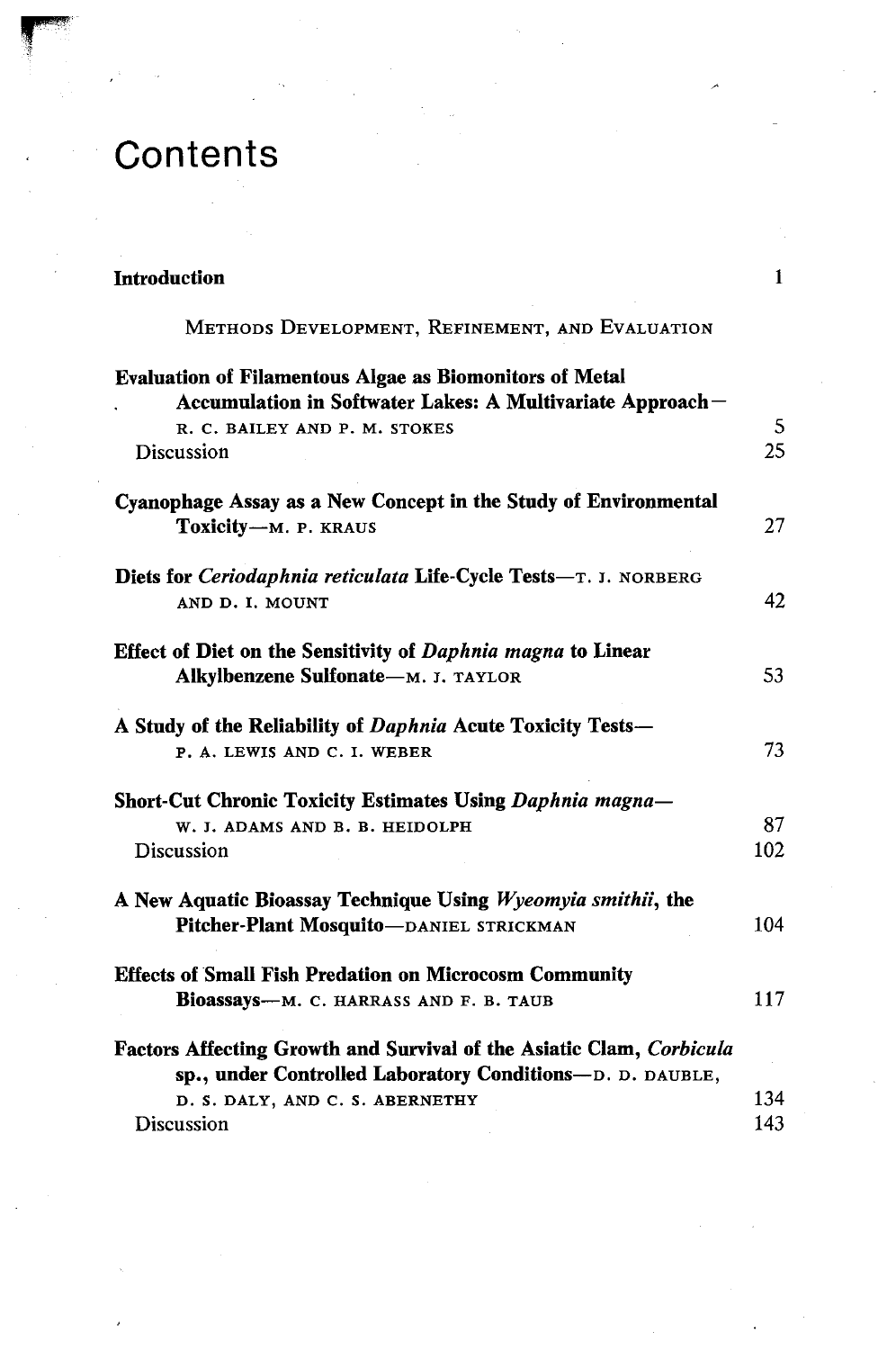| Method for Early Life-Stage Toxicity Tests Using Three Atherinid                                                                |     |
|---------------------------------------------------------------------------------------------------------------------------------|-----|
| Fishes and Results with Chlorpyrifos-L. R. GOODMAN,<br>D. J. HANSEN, D. P. MIDDAUGH, G. M. CRIPE, AND                           |     |
| J. C. MOORE                                                                                                                     | 145 |
| Discussion                                                                                                                      | 154 |
|                                                                                                                                 |     |
| Use of Biochemical Measurements to Detect Pollutant-Mediated                                                                    |     |
| Damage to Fish-J. M. NEFF                                                                                                       | 155 |
| Discussion                                                                                                                      | 181 |
| EVALUATION OF CHEMICALS AND CHEMICAL WASTES                                                                                     |     |
| Effect of Iron and Zinc Interaction on Algal Communities-                                                                       |     |
| <b>WUNCHENG WANG</b>                                                                                                            | 187 |
|                                                                                                                                 |     |
| <b>Comparison of System Design and Reproducibility to Estimate</b><br>Bioconcentration of Di-n-hexylphthalate by Daphnia magna- |     |
| S. P. GLOSS AND G. R. BIDDINGER                                                                                                 | 202 |
|                                                                                                                                 |     |
| Sediment Microbial Activity Tests for the Detection of Toxicant                                                                 |     |
| Impacts-G. A. BURTON, JR., AND G. R. LANZA                                                                                      | 214 |
| Comparative Toxicity of Whole and Liquid Phase Sewage Sludges to<br>Marine Organisms-J. A. FAVA, J. J. GIFT,                    |     |
| A. F. MACIOROWSKI, W. L. MCCULLOCH, AND                                                                                         |     |
|                                                                                                                                 |     |
| H. J. REISINGER II                                                                                                              | 229 |
|                                                                                                                                 |     |
| An Approach to Sewage Sludge Bioaccumulation Potential Tests-                                                                   |     |
| A. F. MACIOROWSKI, W. L. MCCULLOCH, AND J. A. FAVA                                                                              | 253 |
|                                                                                                                                 |     |
| A Method of Assessing the Toxicity of Contaminated Freshwater                                                                   |     |
| Sediments—G. A. LEBLANC AND D. C. SURPRENANT                                                                                    | 269 |
|                                                                                                                                 |     |
| Phoxocephalid Amphipod Bioassay for Marine Sediment Toxicity-<br>R. C. SWARTZ, W. A. DEBEN, J. K. P. JONES,                     |     |
| J. O. LAMBERSON, AND F. A. COLE                                                                                                 | 284 |
| Discussion                                                                                                                      | 306 |
|                                                                                                                                 |     |
| A Statistical Test Procedure for Effluent Toxicity Screening-                                                                   |     |
| P. D. MOWERY, J. A. FAVA, AND L. W. CLAFLIN                                                                                     | 308 |
|                                                                                                                                 |     |
| <b>Isolation and Chemical Characterization of Petroleum Refinery</b>                                                            |     |
| Wastewater Fractions Acutely Lethal to Daphnia magna-<br>C. H. REECE AND S. L. BURKS                                            | 319 |

 $\label{eq:2} \frac{1}{\sqrt{2}}\sum_{i=1}^n\frac{1}{\sqrt{2}}\sum_{j=1}^n\frac{1}{j!}\sum_{j=1}^n\frac{1}{j!}\sum_{j=1}^n\frac{1}{j!}\sum_{j=1}^n\frac{1}{j!}\sum_{j=1}^n\frac{1}{j!}\sum_{j=1}^n\frac{1}{j!}\sum_{j=1}^n\frac{1}{j!}\sum_{j=1}^n\frac{1}{j!}\sum_{j=1}^n\frac{1}{j!}\sum_{j=1}^n\frac{1}{j!}\sum_{j=1}^n\frac{1}{j!}\sum_{j=1}^$ 

 $\frac{1}{2}$ 

こんじゅう かんきゅう ほうせいしょう インド・マーク

医小头皮 医牙间的 医

 $\ddot{\phantom{0}}$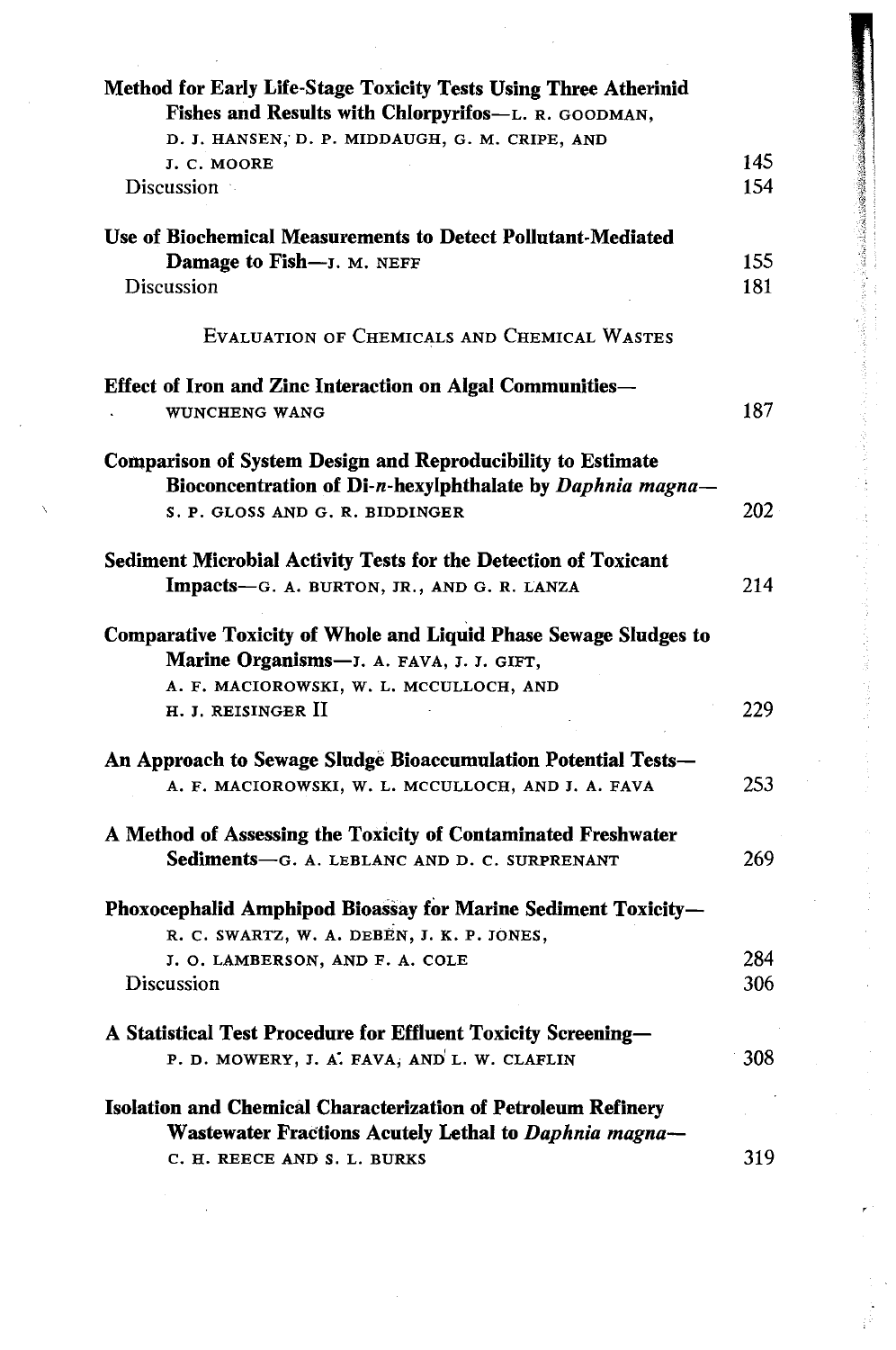ASSESSING IMPACTS OF WASTES ON AQUATIC ECOSYSTEMS

| Biological Implications of the Management of Waste Materials: The<br>Importance of Integrating Measures of Exposure, Uptake, and |            |
|----------------------------------------------------------------------------------------------------------------------------------|------------|
| Effects-A. J. MEARNS                                                                                                             | 335        |
| An Overview of Biological Effects Testing in Puget Sound,<br>Washington: Methods, Results, and Implications-                     |            |
| P. M. CHAPMAN, R. N. DEXTER, R. M. KOCAN, AND                                                                                    |            |
| E. R. LONG                                                                                                                       | 344        |
| Discussion                                                                                                                       | 363        |
| Using the Natural Detoxification Capacities of Marine Organisms to<br>Assess Assimilative Capacity-D. A. BROWN, S. M. BAY, AND   |            |
| R. W. GOSSETT                                                                                                                    | 366        |
| Implications of Waste Disposal in Coastal Waters on Fish                                                                         |            |
| Populations-F. A. CROSS, D. S. PETERS, AND W. E. SCHAAF                                                                          | 383        |
| Extrapolating from the Laboratory to the Field: How Uncertain Are<br>You?-G. W. SUTER II, L. W. BARNTHOUSE, J. E. BRECK,         |            |
| R. H. GARDNER, AND R. V. O'NEILL<br>Discussion                                                                                   | 400<br>413 |
|                                                                                                                                  |            |
| <b>BIOAVAILABILITY</b>                                                                                                           |            |
| A Model for Predicting the Influence of Suspended Sediments on the<br>Bioavailability of Neutral Organic Chemicals in the Water  |            |
| Compartment-C. A. STAPLES, K. L. DICKSON,                                                                                        |            |
| J. H. RODGERS, JR., AND F. Y. SALEH                                                                                              | 417        |
| <b>Aquatic Safety Assessment of Chemicals Sorbed to Sediments-</b>                                                               |            |
| W. J. ADAMS, R. A. KIMERLE, AND R. G. MOSHER                                                                                     | 429        |
| The Role of Sediment Organic Matter on Sorption-Desorption<br>Reactions and Bioavailability of Mercury and Cadmium in an         |            |
| Intertidal Ecosystem-R. J. BRETELER AND F. I. SAKSA                                                                              | 454        |
| Effect of Physicochemical Form on Copper Availability to Aquatic                                                                 |            |
| Organisms-F. L. HARRISON                                                                                                         | 469        |
| Bioavailability of Trace Metals in Natural Waters-J. R. O'DONNEL,                                                                |            |
| B. M. KAPLAN, AND H. E. ALLEN                                                                                                    | 485        |
| Discussion                                                                                                                       | 501        |

ä